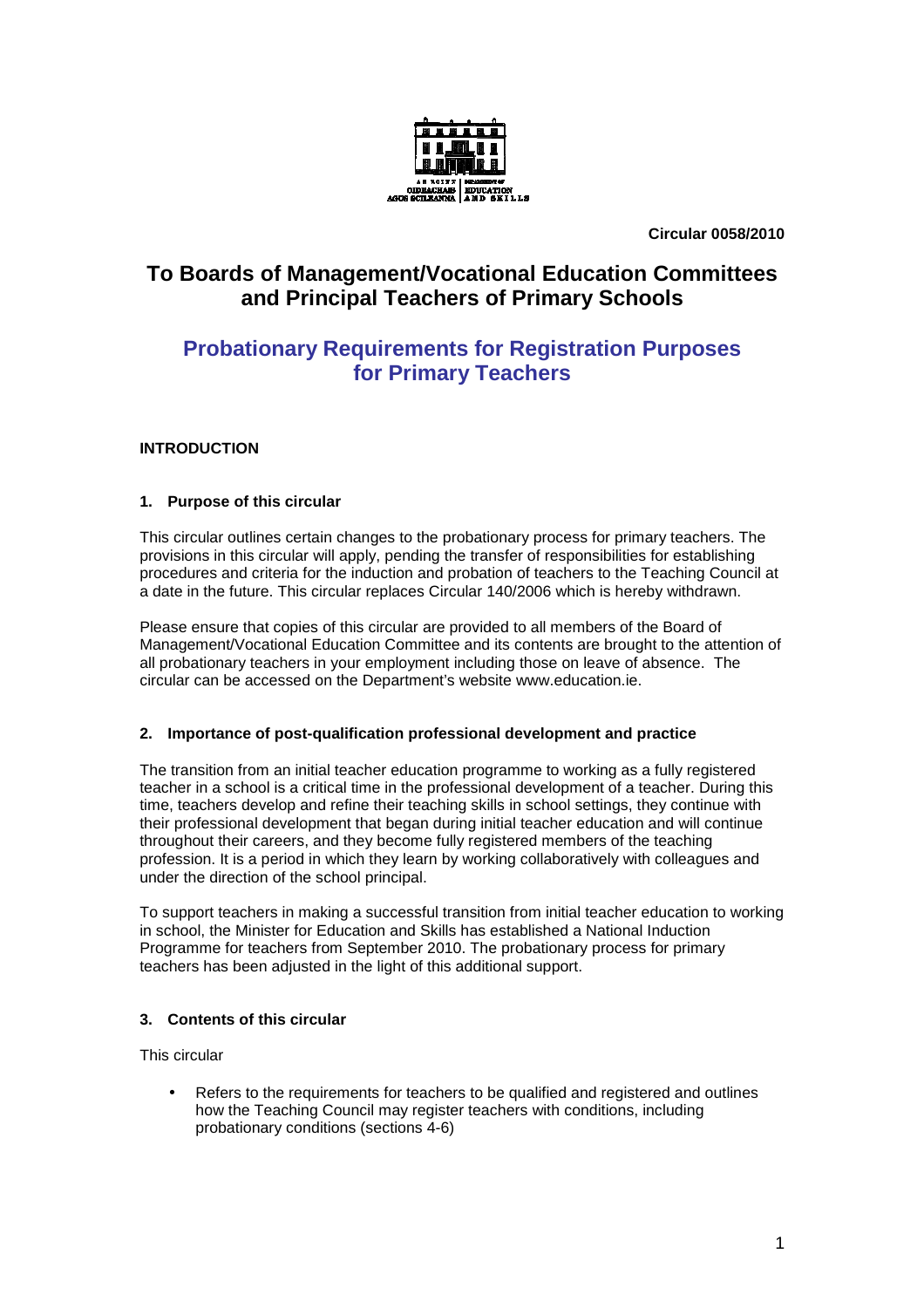- Provides details of the new National Induction Programme that has been designed to support and advise newly qualified and other primary teachers who are completing the probationary process (section 7)
- Describes the probationary process that teachers are required to complete satisfactorily if they are to achieve full registration ("registration without conditions") by the Teaching Council (sections 8-13)
- Describes changes to the evaluation of probationary teachers' professional competence which will be operated by the Inspectorate of the Department to inform the decisions of the Teaching Council regarding the registration of primary teachers (sections 11-12)
- Outlines arrangements that apply to teachers who commenced the probationary process prior to 1 September 2010 but who have not completed the process satisfactorily by that date (section 13)
- Sets out the arrangements for a supplementary inspection which apply when a teacher who is probated in a restricted setting moves to a mainstream setting (section 14)
- Provides for changes affecting teachers who have met the Irish language requirement (section 15)
- Draws the attention of teachers and prospective student teachers to changes regarding the recognition by the Teaching Council of teacher qualifications obtained in another EU/EEA country where the course leading to the qualification is commenced from 1 January 2011 (section 16).

# **PART A: REGISTRATION OF TEACHERS BY THE TEACHING COUNCIL**

## **4. Teaching Council Regulations for the registration of teachers**

- **4.1.** The Teaching Council is the body with statutory responsibility for the registration of teachers in Ireland. Teachers are registered by the Council in accordance with the Teaching Council [Registration] Regulations 2009. A copy of these regulations and full details about how newly qualified and other teachers may apply to the Council for registration may be found on the website of the Teaching Council.
- **4.2.** In general, a teacher registered under Regulation 2 of the Teaching Council [Registration] Regulations 2009 is eligible for appointment as a teacher in all mainstream and all special education settings in recognised primary schools and special schools. A teacher registered under Regulation 3 of the Teaching Council [Registration] Regulations 2009 is eligible for appointment as a teacher in restricted settings only, i.e. in certain categories of special schools and in special classes in mainstream schools where Irish is not a curricular requirement, and as a Resource Teacher for pupils with low-incidence disabilities under the General Allocation Model (as outlined in Circular Sp Ed 02/05 and Circular Sp Ed 36/2006). The eligibility of a teacher for appointment to various posts in recognised schools may be altered from time to time by the Minister for Education and Skills.
- **4.3.** Circular 40/2010 of the Department of Education and Skills outlines the responsibilities of schools, as employers, in relation to teacher recruitment, registration and qualifications and the remuneration arrangements which apply.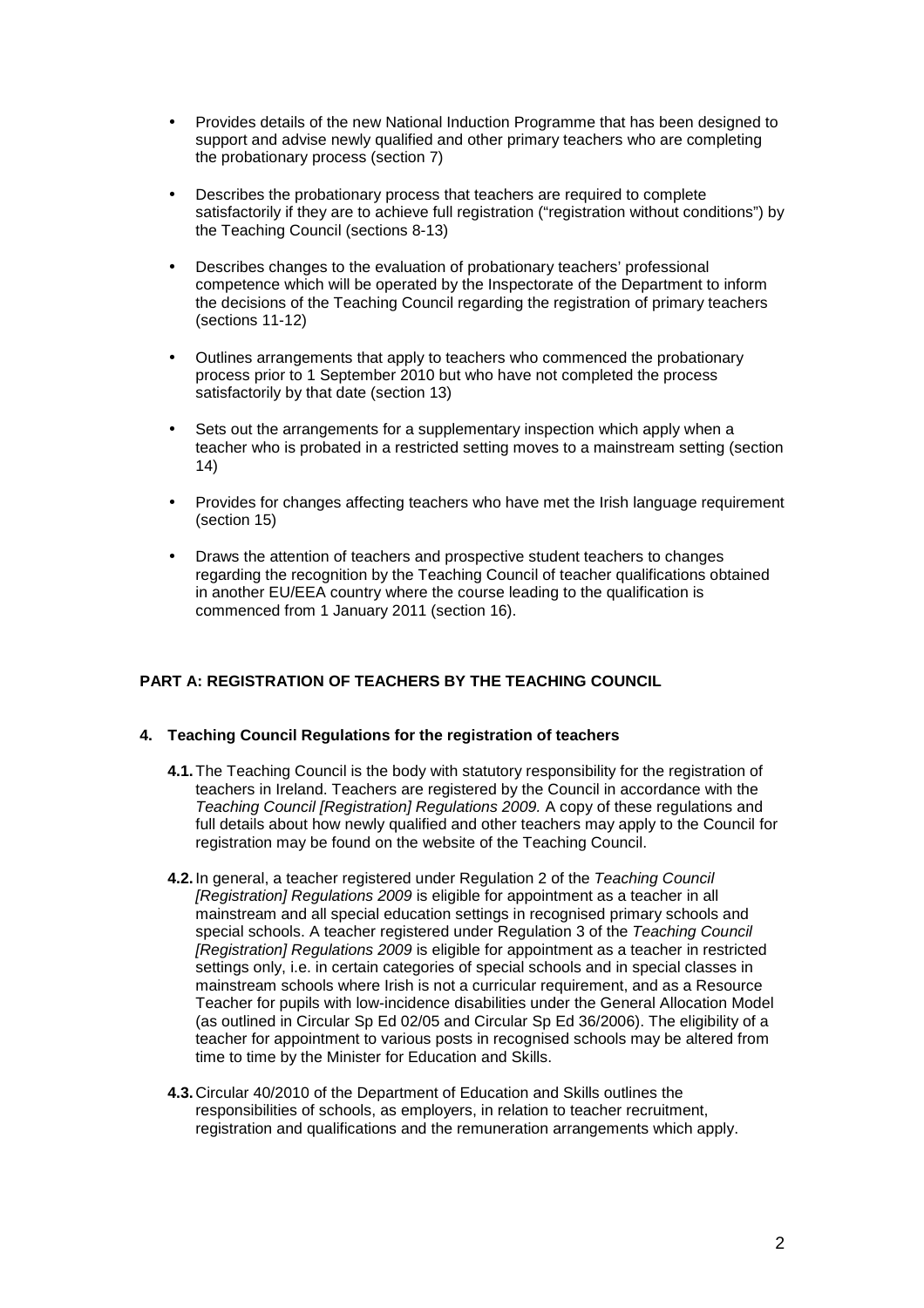## **5. Registration with conditions**

- **5.1.** Newly qualified primary teachers who have completed their initial teacher education in the State are registered by the Teaching Council with the condition of completing satisfactorily probationary requirements, i.e. their *full registration* is confirmed only when they have completed successfully a probationary process.
- **5.2.** Most qualified teachers who have completed their initial teacher education outside the State are also registered with conditions by the Teaching Council. These conditions may relate to addressing qualification shortfalls, completing Irish language requirements and completing satisfactorily a probationary process.
- **5.3.** Full details of registration with conditions may be obtained on the website of the Teaching Council.

## **6. Time limits on registration with conditions**

- **6.1.** In accordance with the provisions of the Teaching Council Act 2001, the Teaching Council stipulates the period during which the conditions attaching to registration with conditions must be satisfied. Failure to complete satisfactorily and within the stipulated time limit the conditions attached to registration by the Council may result in the registration of the teacher lapsing and this may have implications for his/her eligibility for employment in a school.
- **6.2.** The time limits set by the Council during which a teacher may satisfy the conditions attaching to his/her registration vary depending on the conditions to be satisfied:
	- Registration with probationary conditions is valid for a period of three years from the date of first registration
	- Registration with conditions other than probationary conditions (for example, conditions relating to addressing qualification shortfalls) is valid for a period of three years from the date of first registration
	- Where teachers are registered with both probationary and other conditions (for example, conditions relating to addressing qualification shortfalls and probationary requirements) two consecutive periods are allowed
	- All non-probationary conditions must be met before the probationary period commences
	- The three year period allowed for addressing probationary conditions will begin on the day following the date on which non-probationary conditions have been met.
- **6.3.** Teachers who were employed in posts recognised for probationary purposes prior to 1 September 2010 and whose period of probation has not expired by that date will have until 31 August 2015 to satisfy the probationary requirement.

# **PART B: NATIONAL INDUCTION PROGRAMME FOR NEWLY QUALIFIED TEACHERS**

## **7. Induction support**

**7.1.** The Minister for Education and Skills recognises the importance of the transition from an initial teacher education programme to working as a teacher in a school and will therefore support the provision, via the education centre network, of a **National Induction Programme** for newly qualified primary teachers from September 2010. The induction support programme will be available to all qualified primary teachers who have been granted conditional registration by the Teaching Council and whose only remaining condition relates to probation.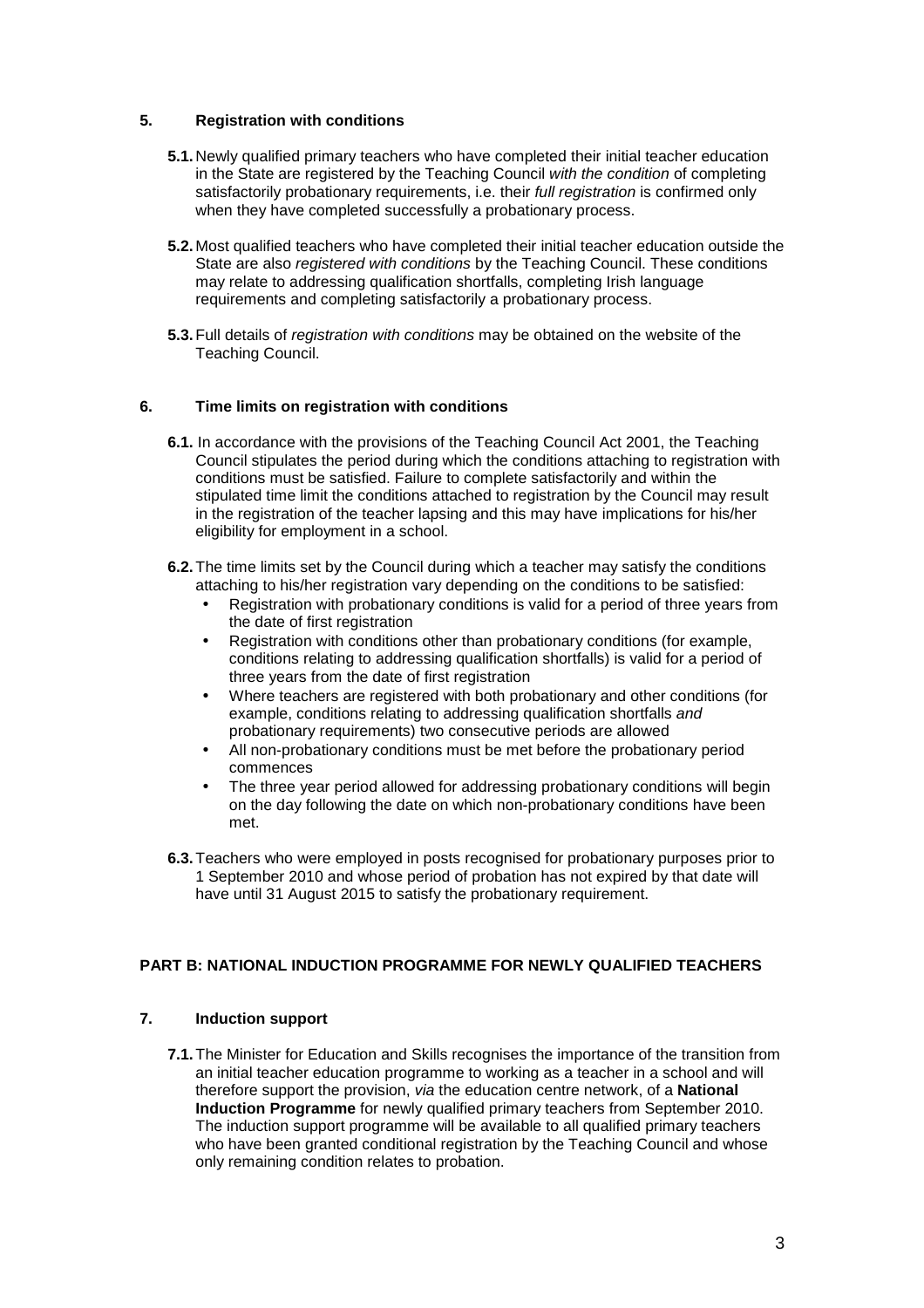- **7.2.** Building on the knowledge, skills and competences developed during the initial teacher education stage, the National Induction Programme will provide professional support and advice to newly qualified teachers. This will cover areas such as classroom management and organisation, planning and preparation of work, assessment, differentiation, teaching literacy, behaviour management, inclusive practice, child protection and working with parents. The programme will be delivered in a variety of modes (including workshops, seminars, online support and professional support groups). The induction programme will complement the support, advice, and opportunities for teacher observation and feedback that principal teachers and other teachers provide to newly qualified teachers in their schools. Recognising the importance of the continuum of teacher education, the National Induction Programme will ensure close linkage with teacher educators in colleges of education and universities.
- **7.3.** Newly qualified teachers who are taking up positions in recognised primary schools are strongly urged to enrol and participate fully in the National Induction Programme in an education centre. Principals are asked to encourage newly qualified teachers to participate in the induction programme and to cooperate with the provision of the programme. Further details of the programme are available on the websites of each of the education centres, on the website of the Teaching Council and on the website of the National Induction Programme.

## **PART C: THE PROBATIONARY PROCESS FOR PRIMARY TEACHERS**

## **8. The probationary process for teachers with conditional registration**

- **8.1.** The probationary process which must be completed satisfactorily by teachers if they are to fulfil the conditions of their registration with the Teaching Council incorporates two elements. In order to complete the process satisfactorily, the teacher
	- Must complete a period of satisfactory service in a school (the "service" requirement)

#### **and**

• Demonstrate his/her professional competence in a school setting (the "professional competence" requirement).

#### **9. Commencing the probationary process**

- **9.1.** A teacher who is registered with the Teaching Council with both non-probationary and probationary conditions and who has satisfied all non-probationary conditions is immediately eligible to commence discharging the probationary requirement in a teaching post which is recognised for probationary purposes in a primary school. When applying to have his/her professional competence evaluated, the teacher must supply written evidence from the Teaching Council that the non-probationary conditions have been successfully met.
- **9.2.** A teacher who is registered or has applied for registration with the Teaching Council and who needs to have his/her professional competence evaluated to satisfy the Council's probationary requirements, must make an application for inspection visits to Limerick Education Centre (which administers details of probationary teachers on behalf of the Inspectorate of the Department of Education and Skills) using form OP1 available at www.lec.ie. A teacher must provide evidence of his/her registration before inspections can commence. Applications may only be made electronically and must be made as soon as the teacher commences service in a post that is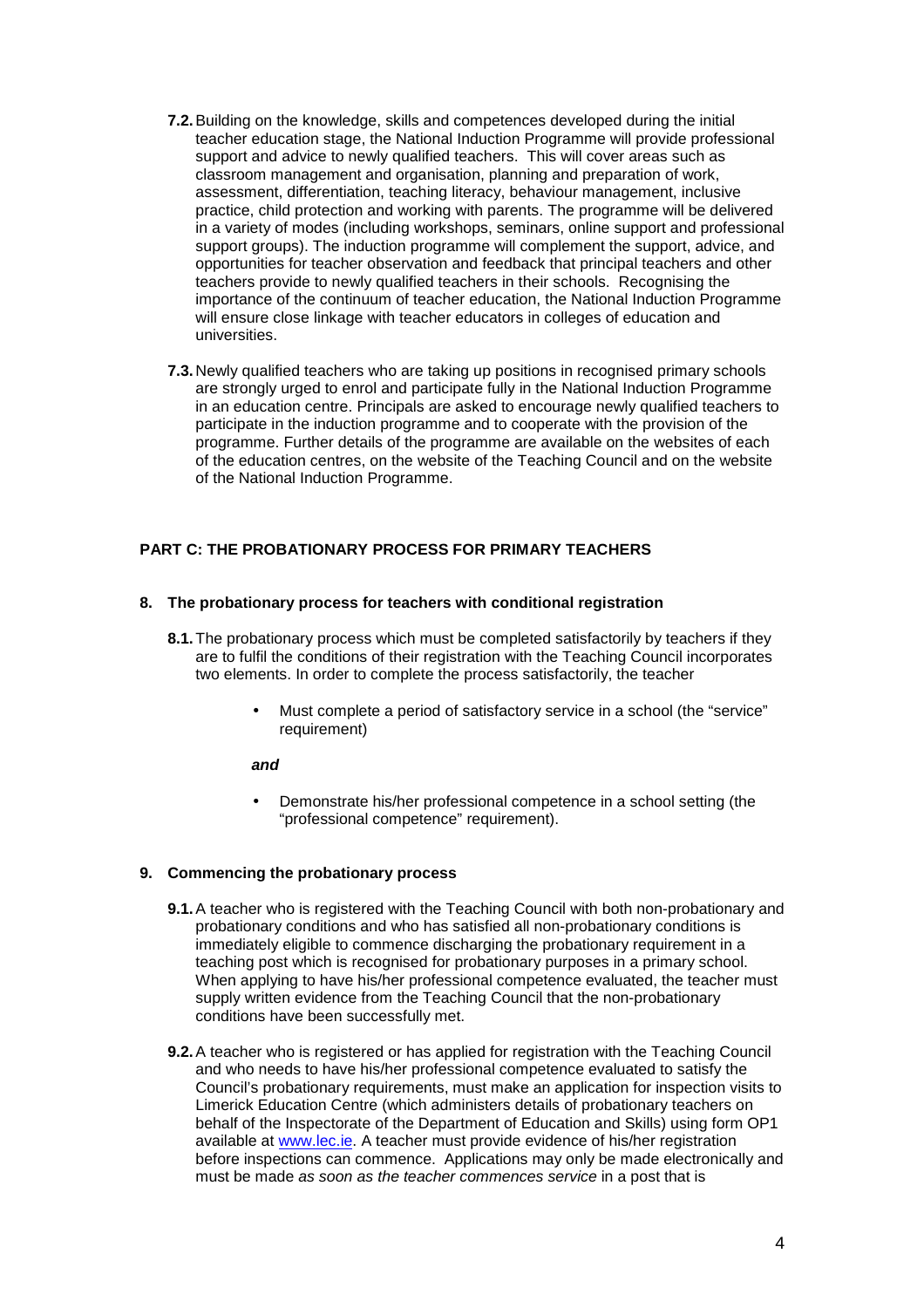recognised for probationary purposes. Every effort is made to ensure that all teachers who make an application for these inspections before a nominated date (normally in December/January each year) are inspected in that school year.

## **10. Service requirements for probation**

- **10.1.** As a general rule, service in a permanent, temporary or substitute teaching post in a primary school may be reckoned for probationary purposes, subject to the conditions in the paragraphs below. This service may be in a mainstream, special class or special school setting or in a post as a full-time resource teacher (low incidence disabilities) under the General Allocation Model.
- **10.2.** A probationary teacher must complete a minimum of 170 school days from the date on which he/she was first appointed to a post recognised for probationary purposes in a primary school. This service must include at least two periods of 50 consecutive school days. This service must be completed within a maximum of three years from the date of first registration or, if applicable, from the date on which other conditions are met. (See section 6 above.)
- **10.3.** From 1 September 2010, it is the responsibility of the probationary teacher to obtain written evidence of his/her service from the management of the employing school or schools and to submit this record to the Teaching Council so as to satisfy the Council regarding the completion of the service requirement.
- **10.4.** In the case of teachers who were employed in recognised schools prior to 1 September 2010 and who may require evidence of their service to date to submit to the Teaching Council so as to satisfy the Council regarding the completion of the service requirement, the Department will provide these teachers with a record of their service to 31 August 2010.

#### **11. Professional competence requirements: Inspection visits and reports**

#### Evaluation of professional competence

- **11.1.** Pending the operation of probationary and induction processes directly under the auspices of the Teaching Council as outlined in section 1 above, the Inspectorate of the Department of Education and Skills will continue to evaluate the professional competence of teachers for the purposes of informing the Teaching Council's decisions regarding the conditional or full registration of primary teachers. The probationary inspection process that was operated by the Inspectorate in primary schools heretofore has been adjusted in the light of the provision of the National Induction Programme described above.
- **11.2.** Generally, inspection visits will not occur in the first term of the school year. During this time, the teacher should attend and participate in the first term of the induction programme (described in section 7 above) and will also receive the assistance and advice that principal teachers and other teachers offer to newly recruited teachers.
- **11.3.** During the second and third terms of the school year, the teacher should continue to attend and complete the induction programme and will also receive ongoing advice and support from the principal and other teachers. In addition, the Inspectorate will inspect the work of the teacher during two unannounced inspection visits. These visits will generally last about half a school day. During the inspection visits, the inspector will evaluate the teacher's effectiveness in a classroom environment and in teaching curriculum areas and subjects as outlined in the Primary School Curriculum. The inspector will also provide advice and oral feedback to the teacher during each visit. It is desirable for the principal (or another fully registered teacher nominated by the principal) to be present when the oral feedback is provided to the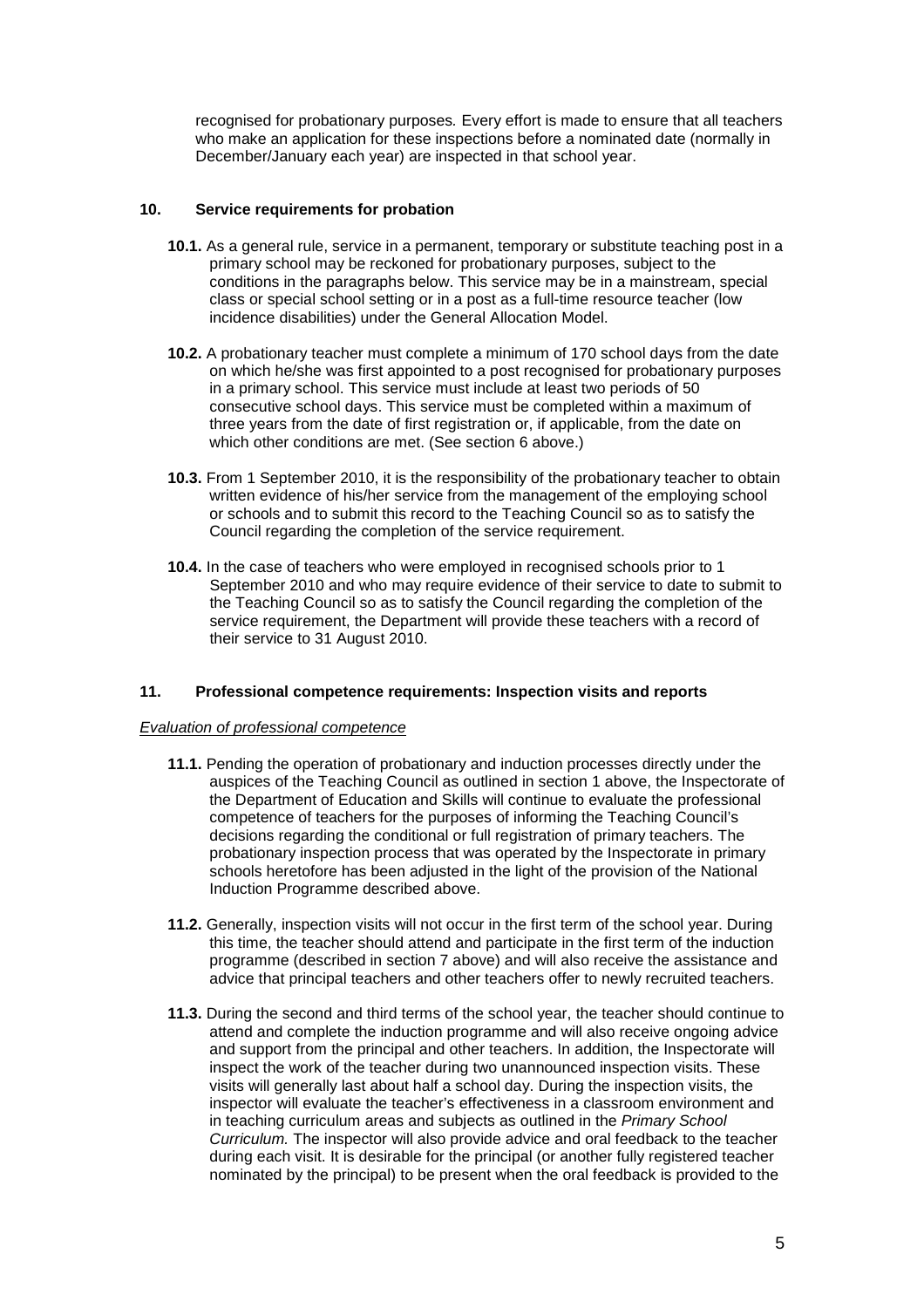newly qualified teacher. The criteria used in the evaluation of the teacher's work are listed in Appendix A.

- **11.4.** Following the two inspection visits, the Inspectorate will determine the rating to be applied to the teacher's work as follows:
	- **(a) "Has demonstrated satisfactory professional competence in a mainstream**  setting" This rating indicates that the teacher has demonstrated satisfactory teaching skills in a mainstream class
	- **or**
	- **(b) "Has demonstrated satisfactory professional competence in a restricted setting**" This rating indicates that the teacher has demonstrated satisfactory teaching skills in a restricted setting (see 4.2 above)
	- **or**
	- **(c) "Requires a further period to develop and demonstrate professional competence"** Normally this rating may be used only once, following the two inspection visits (normally in the first year of service), where the inspector may recommend that the teacher needs more time to develop and demonstrate his/her teaching skills. This may arise either because the teacher has been absent from duty for a significant length of time, or because the inspector judges that there are significant weaknesses in the teacher's work and that he/she requires additional time to develop appropriate skills
	- **or**
	- **(d) "Has not demonstrated satisfactory professional competence"** This rating indicates that the inspector judges that the teacher has not demonstrated satisfactory teaching skills in the setting in which his/her work has been evaluated.

## Reports arising from the evaluation of professional competence

- **11.5.** The Inspectorate will provide the teacher with written confirmation that he/she has achieved either of the following ratings: "Has demonstrated satisfactory professional competence in a mainstream setting" or "Has demonstrated satisfactory professional competence in a restricted setting".
- **11.6.** The Inspectorate will inform the Teaching Council of the names and other necessary identification details of all teachers whose work achieves the rating "Has demonstrated satisfactory professional competence in a mainstream setting" or "Has demonstrated satisfactory professional competence in a restricted setting". The transfer of this information to the Teaching Council will facilitate the Council in updating the teacher's registration status.
- **11.7.** In the case of teachers whose work is rated as "Requires a further period to develop and demonstrate professional competence" or "Has not demonstrated satisfactory professional competence" a written inspection report outlining the outcomes of the evaluation and recording advice for further development will be furnished to the teacher by the Inspectorate. The names and other necessary identification details of the teachers to whom such reports are issued will be furnished to the Teaching Council.
- **11.8.** As a written report will no longer be furnished to every probationary teacher following the evaluation of his/her professional competence, copies of inspection reports under previous probationary arrangements or written confirmation of professional competence or inspection reports under current probationary arrangements may not be among the supporting documentation requested when applications are invited for teaching posts in recognised schools. Appendix D of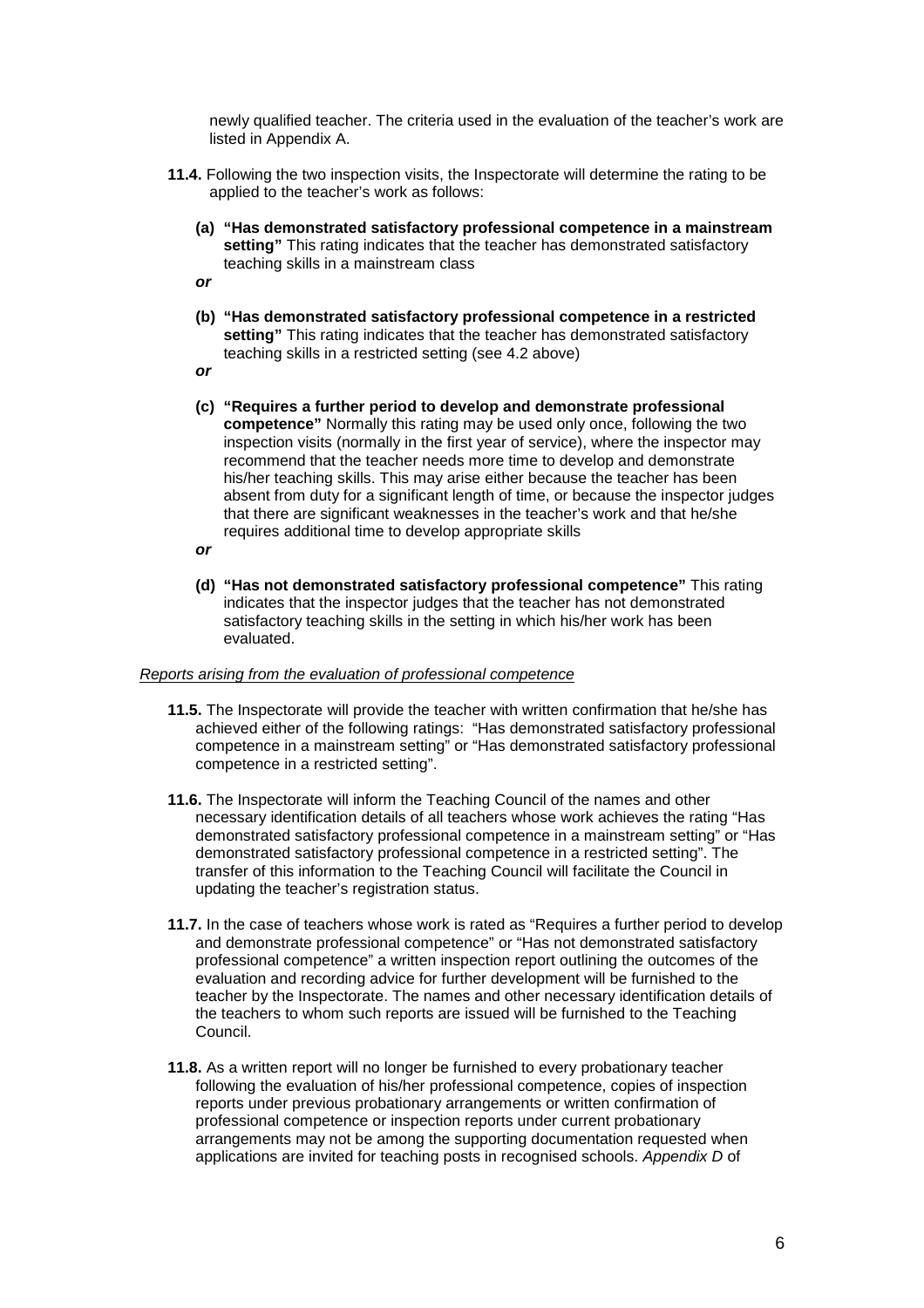Boards of Management of National Schools: Constitution of Boards and Rules of Procedure is hereby amended.

**11.9.** A teacher may seek a review of an inspection in line with Procedures for Review of Inspections on Schools and Teachers under Section 13(9) of the Education Act (1998).

## **12. Completion of probationary process**

- **12.1.** The completion of probation is subject to both service and professional requirements. The teacher must satisfy the Teaching Council as to his/her fulfilment of both requirements and decisions regarding the teacher's registration are a matter for the Council. The probationary period ends when the Teaching Council is satisfied that both the service requirement and the professional competence requirement are fully met. The Council will provide confirmation to the teacher regarding his/her conditional or full registration as a teacher.
- **12.2.** Where the probationary period is extended beyond the normal service requirements as described at section 11.4(c) above, the teacher must re-apply for inspection visits using the OP1 form immediately on commencing service in a school in the following school year. These teachers are prioritised for inspection visits and may receive at least one inspection visit in the first term of the following school year.
- **12.3.** Where the inspector judges that the teacher "Has not demonstrated satisfactory professional competence" as described at section 11.4(d) above, the teacher must complete a further service period of not less than two periods of 50 consecutive school days. The teacher must re-apply for inspection visits using the OP1 form immediately on commencing service in a school in the following school year. The inspection visits take place in accordance with section 11 above.
- **12.4.** Failure to complete satisfactorily and within the stipulated time limit the conditions attached to registration by the Teaching Council may result in the registration of the teacher lapsing and this may have implications for his/her eligibility for employment in a school.

## **13. Transitional arrangements for teachers who have not completed probationary requirements by 1 September 2010 (subject to 6.3 above)**

- **13.1.**Teachers who were employed in posts recognised for probationary purposes prior to 1 September 2010 whose period of probation has not expired by that date and who have not received any inspection visits to date should apply for inspection visits using the OP1 form immediately on commencing service in a school in 2010-2011.These teachers may participate in the induction programme. The work of these teachers will be evaluated as provided for in sections 11-12 above and they will be prioritised for inspection visits.
- **13.2.**Teachers who commenced the probationary period prior to 1 September 2010 and whose general inspection resulted in the rating "Not Satisfactory" or whose general inspection was deferred in line with section 3.2 of Circular 140/2006 (i.e. teachers who had been absent from duty for a significant period of time in the school year 2009-2010 and those judged by an inspector during the school year 2009-2010 to have had significant and fundamental weakness in their work and where the teacher required additional time to develop appropriate skills) are required to apply for inspection visits in the school year 2010-2011 using the OP1 form immediately on commencing service in a school. These teachers must complete a further service period of not less than two periods of 50 consecutive school days. They may also participate in the induction programme. The work of these teachers will be evaluated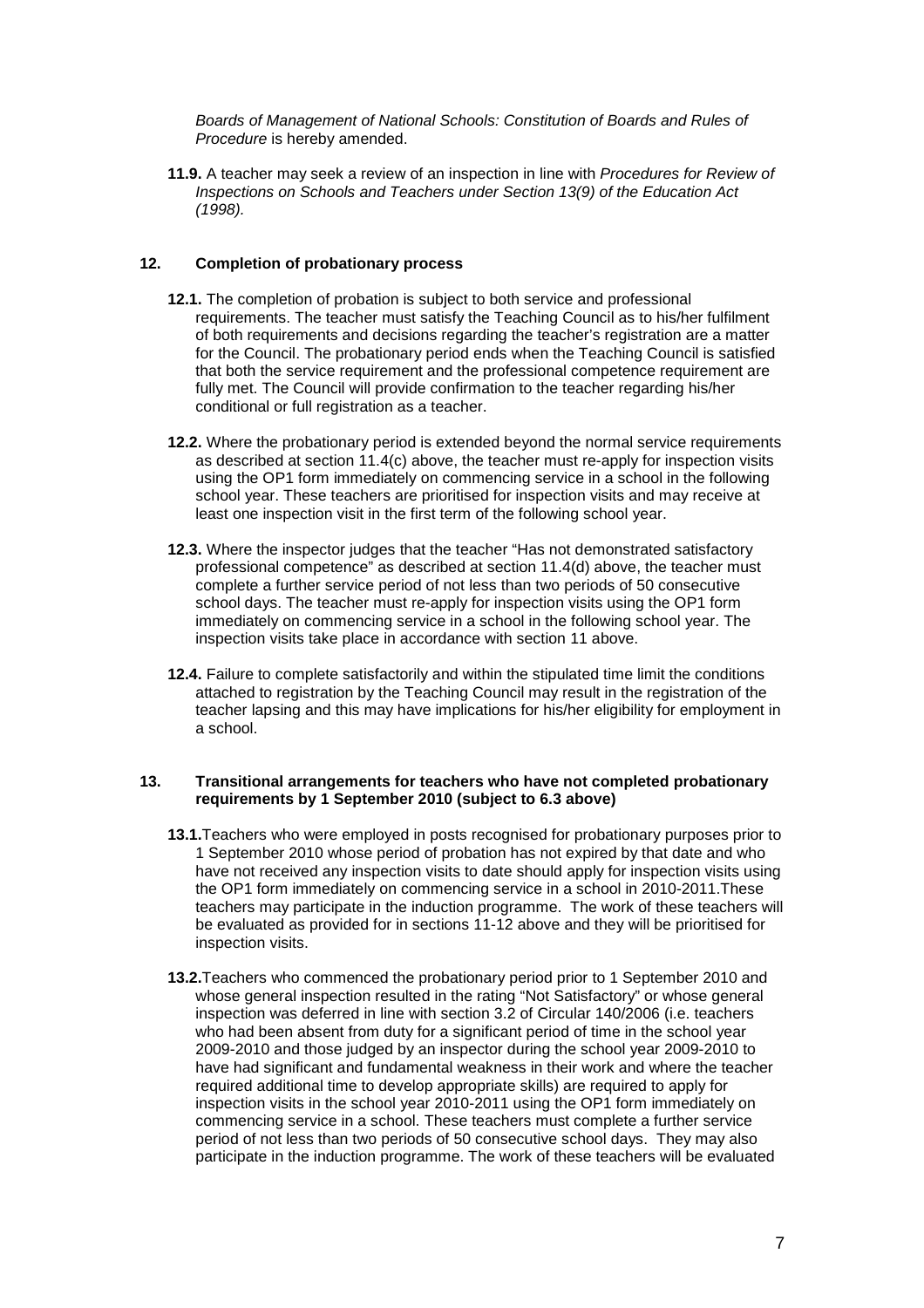as provided for in sections 11-12 above and they will be prioritised for inspection visits.

## **14. Teachers moving from restricted to mainstream settings**

- **14.1.** Teachers who have demonstrated satisfactory professional competence in a restricted setting and who are eligible to work in mainstream classroom settings are obliged to demonstrate their professional competence in such settings within two years of taking up a position in a mainstream classroom.
- **14.2.** When a teacher who has been probated in a restricted setting takes up a post in a mainstream classroom, the teacher must advise the Teaching Council in writing of the date on which he/she has taken up this post so that the Council may allow an appropriate two year period during which this condition must be satisfied. Such teachers should make an application for a supplementary inspection visit using OP1 form when they have taken up a position in a mainstream setting. The Inspectorate will carry out the supplementary inspection of the work of teachers in this category, normally as a result of a single incidental visit, and will concentrate on any professional skills that may not have been evaluated in the restricted setting. The Inspectorate will inform the teacher and the Teaching Council of the outcome in accordance with the ratings outlined at 11.4 (a), (c) or (d) above.

## **PART D: OTHER CHANGES TO PROBATIONARY PROCESS FOR REGISTRATION PURPOSES**

## **15. Irish language requirement and assessment of competence to teach Irish**

- **15.1.** It is a condition of registration under Regulation 2 of the Teaching Council [Registration] Regulations 2009 that the teacher satisfies the Irish language requirement of the Teaching Council. Teachers who need to satisfy the Teaching Council that they are competent to teach the Irish language (such as those who completed their initial teacher education outside the State) do so by means of completing an aptitude test or an adaptation period, both of which test the teacher's ability to teach the Irish language in classroom settings. Full details are available on the website of the Teaching Council.
- **15.2.** Prior to 1 September 2010, teachers who completed the Scrúdú le haghaidh Cáilíochta sa Ghaeilge (SCG) or the Oirúnú le haghaidh Cáilíochta sa Ghaeilge (OCG) were required to demonstrate their professional competence in the teaching of Irish in a classroom setting. These teachers had to receive a satisfactory additional inspection report on their competence in the teaching of Irish (a Ráiteas) within two years of taking up a mainstream position. However, given that teachers' ability to teach Irish in a classroom setting is now tested as part of the assessment procedure for both the aptitude test and the adaptation period, the need for the additional inspection report (Ráiteas) no longer exists and the practice will be discontinued from 1 September 2010.

#### **16. Teacher education qualifications obtained in EU/EEA countries**

**16.1.**In accordance with the European Council Directives on Mutual Recognition of Professional Qualifications, which were transposed into law by the Recognition of Professional Qualifications (Directive 2005/36/EC) Regulations 2008 (S.I. No.139 of 2008), persons who are recognised for the purposes of teaching in one EU member state are entitled to have those qualifications recognised in all other member states. Such recognition may be granted subject to conditions, pending the making good of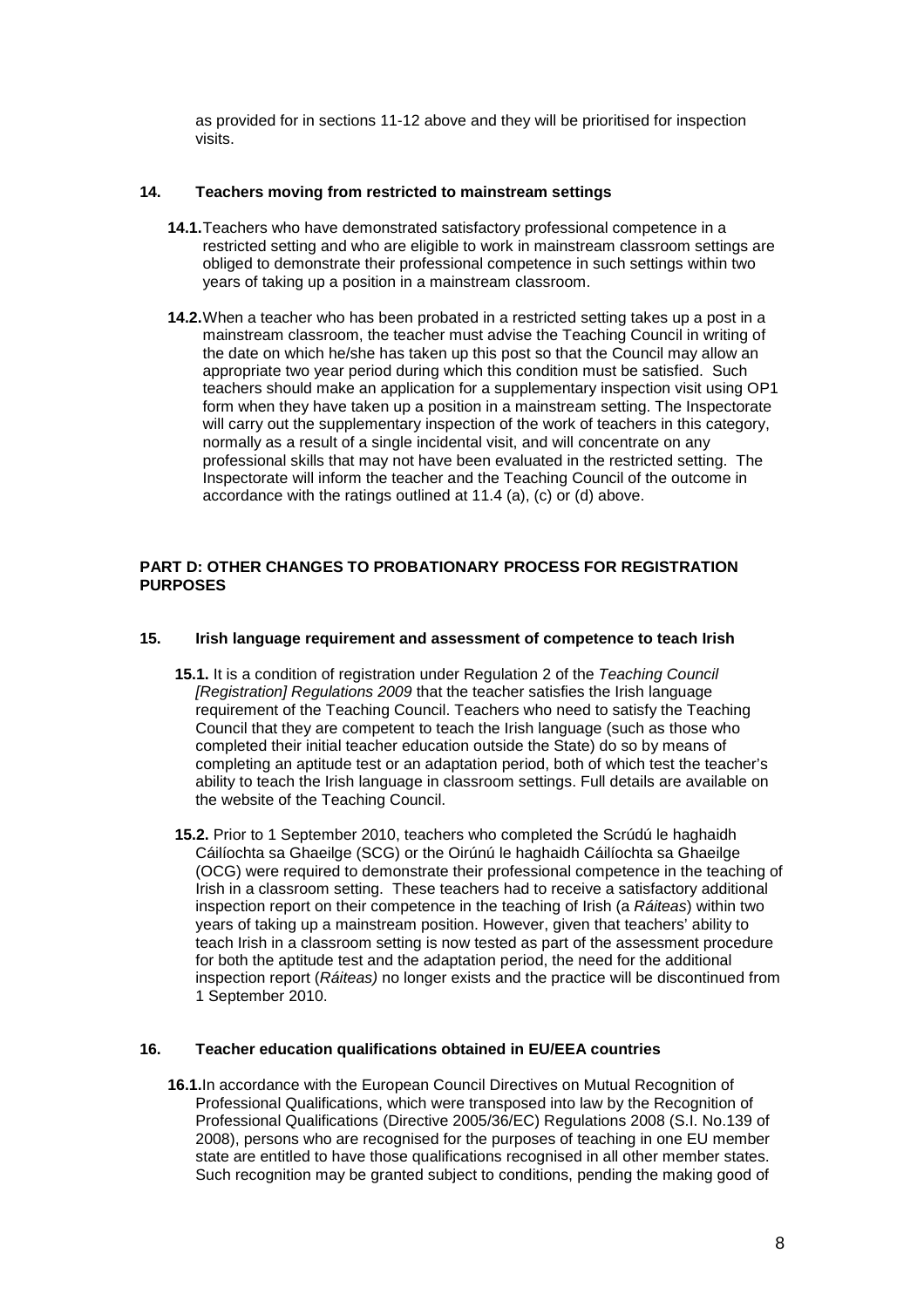any shortfalls identified. The Teaching Council is the competent/designated authority in Ireland for assessing applications to ensure that they meet the qualifications criteria set out in the relevant Teaching Council regulations. In general, teachers must satisfy all other conditions set by the Teaching Council before addressing any probationary conditions required by the Council. Further details on the implications of the above Directive for Teacher Registration and Qualifications are set out in Circular 0031/2010.

- **16.2.**Applications for registration with the Teaching Council should include evidence of satisfactory completion of probation/induction processes undertaken in another jurisdiction where this has occurred. It is a matter for the Teaching Council to determine if the evidence provided is sufficient to warrant exemption from the probationary requirement in Ireland.
- **16.3.**The Teaching Council issued a notice on 19 May 2010 informing persons who intended to commence a teacher education qualification in another EU/EEA member state from 1 January 2011 onwards that they must also complete any period of postqualification professional practice (for example, NQT or induction year) and be fully recognised/registered under the terms of Directive 2005/36/EC by the designated authority of that member state prior to seeking registration with the Teaching Council in Ireland. This notice from the Teaching Council does not change arrangements for persons who have commenced a teaching qualification outside of Ireland prior to 31 December 2010.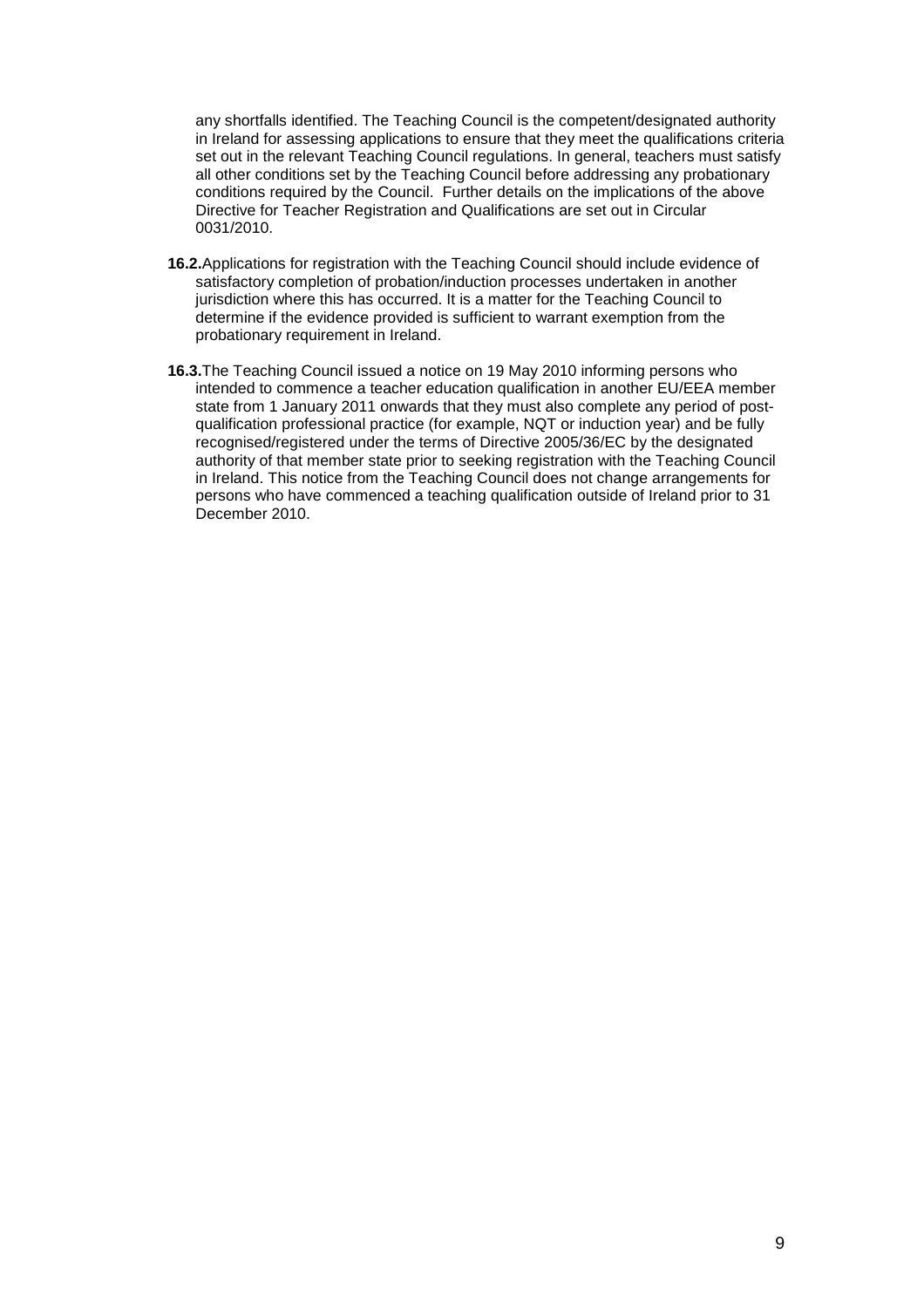# **FURTHER INFORMATION**

|                                                                  | <b>Contact:</b>                   |
|------------------------------------------------------------------|-----------------------------------|
| Queries regarding:                                               | The Teaching Council              |
| Registration of teachers<br>$\bullet$                            | <b>Block A</b>                    |
| Making an application for registration as a teacher<br>$\bullet$ | <b>Maynooth Business Campus</b>   |
| Full registration and conditional registration as a<br>$\bullet$ | Maynooth                          |
| teacher                                                          | Co Kildare                        |
| Fulfilling the service and professional requirements<br>٠        | Phone: 01-651 7900                |
| Eligibility for exemption from probationary<br>$\bullet$         | Email: info@teachingcouncil.ie    |
| requirements as a result of satisfactory completion              |                                   |
| of probation and/or induction abroad                             | Web: www.teachingcouncil.ie       |
| Statements regarding completion of the                           |                                   |
| probationary process (for example, for use if                    |                                   |
| seeking employment abroad)                                       |                                   |
| <b>Queries regarding</b>                                         | <b>Contact:</b>                   |
| Induction programme                                              | National Induction Programme      |
|                                                                  | Office                            |
|                                                                  | The Gate Lodge                    |
|                                                                  | St Patrick's College              |
|                                                                  | Drumcondra                        |
|                                                                  | Dublin 9                          |
|                                                                  | Phone: 01 884 2257                |
|                                                                  | Web: www.teacherinduction.ie      |
|                                                                  |                                   |
|                                                                  | Co-ordinator: Mary Burke          |
|                                                                  | Email: mary.burke@sdp.dcu.ie      |
|                                                                  | Phone: 01 884 2288                |
|                                                                  | Mobile: 086 8130997               |
|                                                                  |                                   |
|                                                                  |                                   |
| Queries regarding:                                               | <b>Contact:</b>                   |
| Probationary requirements for primary teachers                   | <b>Probationary Teachers Desk</b> |
| Applying for inspection visits for evaluation of<br>$\bullet$    | <b>Limerick Education Centre</b>  |
| professional competence                                          | Parkway House                     |
| Inspection visits for professional competence                    | Parkway Centre                    |
|                                                                  | Dublin Road                       |
|                                                                  | Limerick                          |
|                                                                  | Phone: 061-312 360                |
|                                                                  | Web: www.lec.ie                   |

**Department of Education and Skills 1 September 2010**